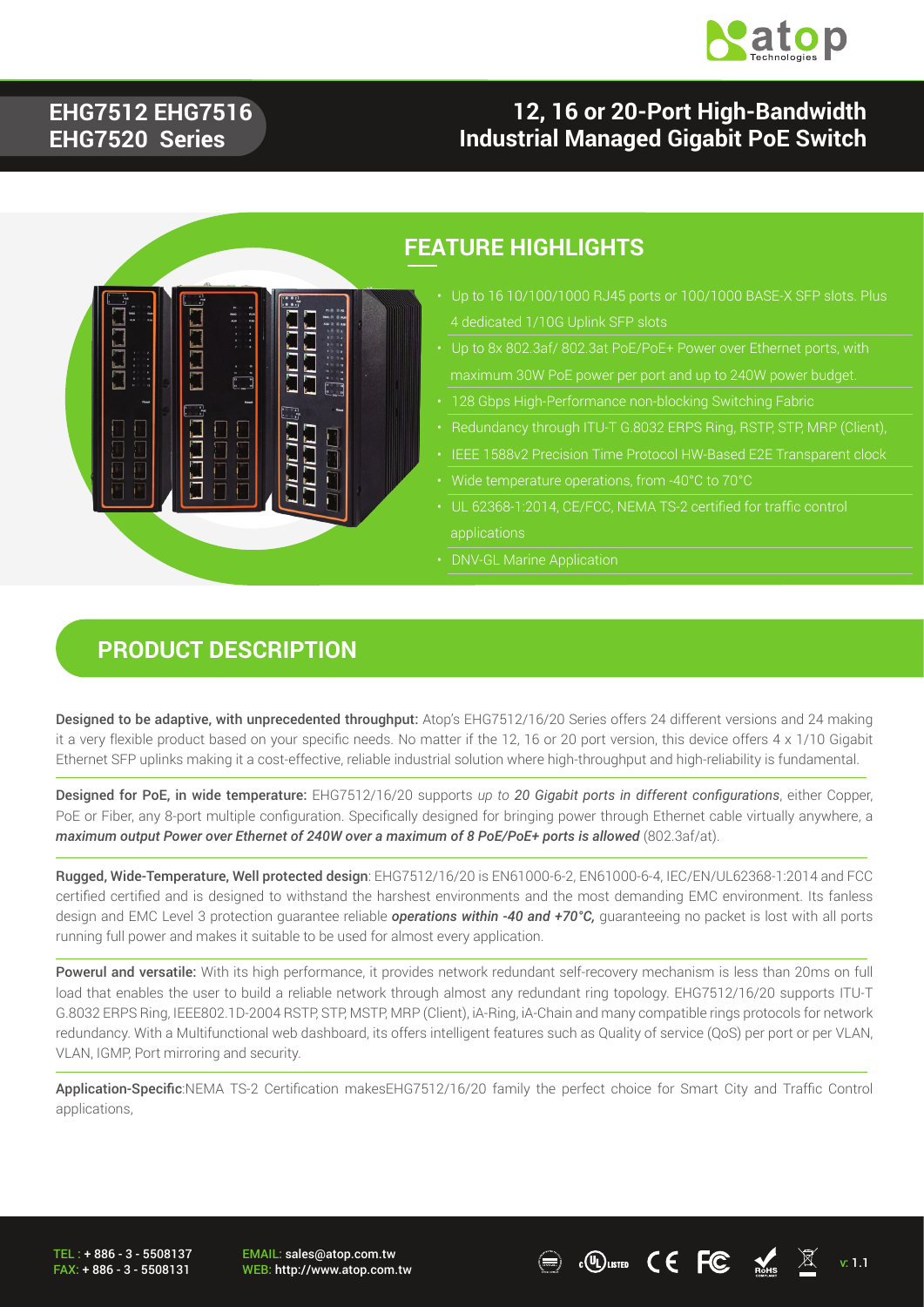

### **SPECIFICATIONS**

| <b>Technical Specifications</b>                                                                                                                                                                   |                                                                                                                                                                                                                                                                                                                                                                                                                                                                                                                                                                              |                                                                                                      |
|---------------------------------------------------------------------------------------------------------------------------------------------------------------------------------------------------|------------------------------------------------------------------------------------------------------------------------------------------------------------------------------------------------------------------------------------------------------------------------------------------------------------------------------------------------------------------------------------------------------------------------------------------------------------------------------------------------------------------------------------------------------------------------------|------------------------------------------------------------------------------------------------------|
| Model Name                                                                                                                                                                                        | EHG7512 (12 ports); EHG7516 (16 ports); EHG7520 (20 ports)                                                                                                                                                                                                                                                                                                                                                                                                                                                                                                                   |                                                                                                      |
| <b>Switch Properties</b>                                                                                                                                                                          |                                                                                                                                                                                                                                                                                                                                                                                                                                                                                                                                                                              |                                                                                                      |
| <b>Priority Queues</b><br><b>VLAN Table</b><br>MAC-Based VLAN<br>VLAN ID Range<br>Trunk Group<br>Static IGMP Groups<br>Dynamic IGMP Groups<br>MAC Table Size<br>Packet Buffer Size<br>Jumbo Frame | 8<br>4096<br>512<br>VID 1 to 4094<br>4<br>128<br>256<br>16K<br>1.5 MB<br>9216 Byte                                                                                                                                                                                                                                                                                                                                                                                                                                                                                           |                                                                                                      |
| <b>Ethernet</b>                                                                                                                                                                                   |                                                                                                                                                                                                                                                                                                                                                                                                                                                                                                                                                                              |                                                                                                      |
| Standards                                                                                                                                                                                         | IEEE 802.3 for 10BaseT<br>IEEE 802.3u for 100BaseT(X)<br>IEEE 802.3ab for 1000BaseT(X)<br>IEEE 802.3z for 1000BaseX<br>IEEE 802.3ae For 10 Gigabit Ethernet Fiber<br>IEEE 802.3x for Flow Control, back pressure flow control<br>IEEE 802.1D-2004 for Spanning Tree Protocol<br>IEEE 802.1w for Rapid Spanning Tree Protocol<br>IEEE 802.1s for Multiple Spanning Tree Protocol<br>IEEE 802.1Q for VLAN Tagging<br>IEEE 802.1p for Class of Service<br>IEEE 802.1X for Authentication<br>IEEE 802.3ad for Port Trunk with LACP<br>IEEE 802.3az for Energy Efficient Ethernet |                                                                                                      |
| Protocols                                                                                                                                                                                         | IPv4, IPv6, IGMPv1/v2/v3, IGMP Snooping, GARP, GMRP, GVRP, SNMPv1/v2c/<br>v3, SNMP Inform, ICMP, Telnet, SSH, DHCP Server/Relay/Client, DHCP Option<br>66/67/82, BootP, RARP, TFTP, SMTP, SMTP (Gmail), RMON, HTTP, HTTPS,<br>Syslog, MRP (Client), LLDP, 802.1x, EAP, RADIUS, TACACS+, Mirror port, QoS, ACL                                                                                                                                                                                                                                                                |                                                                                                      |
| Redundancy                                                                                                                                                                                        | ITU-T G.8032 ERPS Ring, STP, RSTP, MSTP, Compatible Ring/Chain, U-Ring                                                                                                                                                                                                                                                                                                                                                                                                                                                                                                       |                                                                                                      |
|                                                                                                                                                                                                   | Network Synchronization                                                                                                                                                                                                                                                                                                                                                                                                                                                                                                                                                      | NTP Server/Client, SNTP                                                                              |
| Time Synchronization                                                                                                                                                                              | <b>Precision Network</b><br>Synchronization                                                                                                                                                                                                                                                                                                                                                                                                                                                                                                                                  | IEEE1588v1 OC/BC (Software)<br>IEEE1588v2 E2E TC (Hardware) - ns acc.<br>IEEE1588v2 OC/BC (Software) |
| <b>Automation Profiles</b>                                                                                                                                                                        | Modbus/TCP device status registers provided                                                                                                                                                                                                                                                                                                                                                                                                                                                                                                                                  |                                                                                                      |
| <b>SNMP MIB</b>                                                                                                                                                                                   | MIB II, IF-MIB, SNMPv2 MIB, BRIDGE-MIB, RMON MIB Group 1,2,3,9, RFC<br>RFC 1157, RFC 1213, RFC 1215, RFC 1493, RFC 1643, RFC 1757, RFC 2011,<br>RFC 2012, RFC 2013, RFC 2233, RFC 2571, RFC 2742, RFC 2819, RFC 2863,<br>RFC 3411, RFC 3412, RFC 3413, RFC 3414, RFC 3415, RFC 2674                                                                                                                                                                                                                                                                                          |                                                                                                      |
| <b>Power</b>                                                                                                                                                                                      |                                                                                                                                                                                                                                                                                                                                                                                                                                                                                                                                                                              |                                                                                                      |
| Input Voltage                                                                                                                                                                                     | 9-57 VDC for Non-PoE models<br>45-57 VDC for 802.3af mode<br>51-57 VDC for 802.3at mode                                                                                                                                                                                                                                                                                                                                                                                                                                                                                      |                                                                                                      |

TEL : + 886 - 3 - 5508137 FAX: + 886 - 3 - 5508131

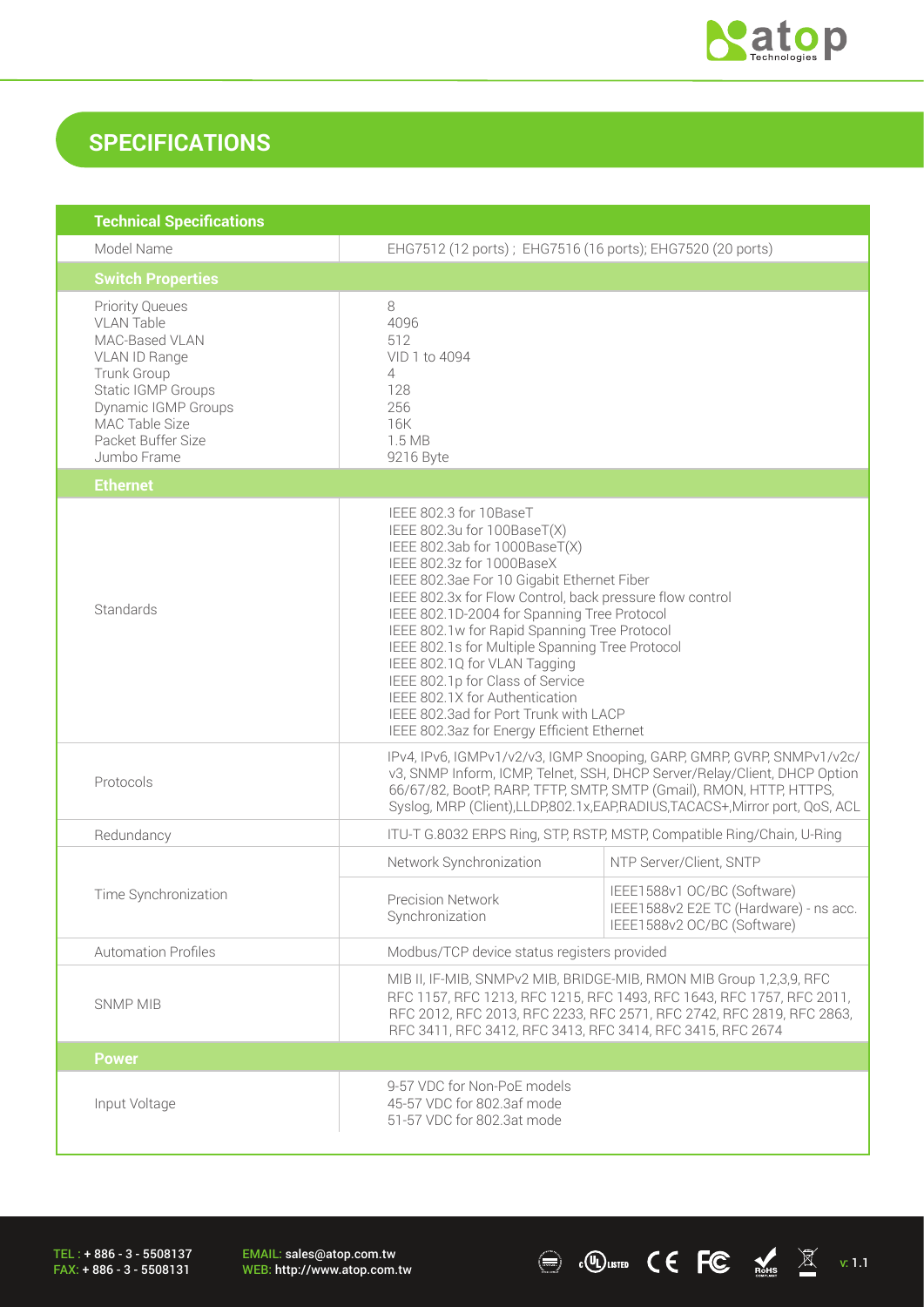

| Input Current (System)                                                                                                        | Max. 2.2 A @ 12 VDC (without PoE)<br>Max. 3.3 A @ 45 VDC (Support up to 8 ports at 15.4W per PoE port)<br>Max. 5.2 A @ 51 VDC (Support up to 8 ports at 30W per PoE port)                                                                                                                                                                                            |
|-------------------------------------------------------------------------------------------------------------------------------|----------------------------------------------------------------------------------------------------------------------------------------------------------------------------------------------------------------------------------------------------------------------------------------------------------------------------------------------------------------------|
| Power Consumption (System)                                                                                                    | Max. 26.4 W @ 12 VDC (without PoE)<br>Max. 148.5 W @ 45 VDC (Support up to 8 ports at 15.4W per PoE port)<br>Max. 265.2 W @ 51 VDC (Support up to 8 ports at 30W per PoE port)                                                                                                                                                                                       |
| Connector<br><b>Reverse Polarity Protection</b>                                                                               | 5-Pin 5.08mm Lockable Terminal Block<br>Yes                                                                                                                                                                                                                                                                                                                          |
| <b>Interfaces</b>                                                                                                             |                                                                                                                                                                                                                                                                                                                                                                      |
| RJ45 Ports<br>Fiber Optics Ports<br><b>I FD Indicators</b><br>Console<br>Relay Output<br><b>DIP Switches</b><br><b>Button</b> | Up to $1610/100/1000$ BASE-T(X) auto negotiation speed<br>Up to 16 100/1000BASE-X SFP slot plus 4 1000BASE-X or 4 10G SFP slots<br>PWR1, PWR2, Alarm, Run, Ring, Ring Master, RJ-45 Link/Speed, SFP Link, PoE<br>RS232 (RJ45 connector)<br>2 relay outputs with current carrying capacity of 1A @ 24 VDC<br>Ring Control and Profinet Setting<br><b>Reset Button</b> |
| <b>Physical Characteristics</b>                                                                                               |                                                                                                                                                                                                                                                                                                                                                                      |
| Housing<br>Dimension ( $W \times H \times D$ )<br>Weight<br>Installation                                                      | IP30 SPCC Metal housing, ruggedized Heat-sink<br>EHG7512: 76 x 200 x 160 mm; EHG7516-EHG7520: 95 x 200 x 160 mm<br>$2,500$ a<br>DIN-Rail, Wall mount (optional kit)                                                                                                                                                                                                  |
| <b>Environmental Limits</b>                                                                                                   |                                                                                                                                                                                                                                                                                                                                                                      |
| <b>Operating Temperature</b><br>Storage Temperature<br>Ambient Relative Humidity                                              | $-40^{\circ}$ C $\sim$ 70°C (-40°F $\sim$ 158°F)<br>$-40^{\circ}$ C $\sim$ 85°C (-40°F $\sim$ 185°F)<br>5%~95%, 55°C (Non-condensing)                                                                                                                                                                                                                                |

### **DIMENSIONS & LAYOUT**



 $\textcircled{\tiny{\textcircled{\tiny{H}}}}$  .  $\textcircled{\tiny{K}}$  atoms  $\textcircled{\tiny{K}}$   $\textcircled{\tiny{K}}$  v: 1.1

TEL : + 886 - 3 - 5508137 FAX: + 886 - 3 - 5508131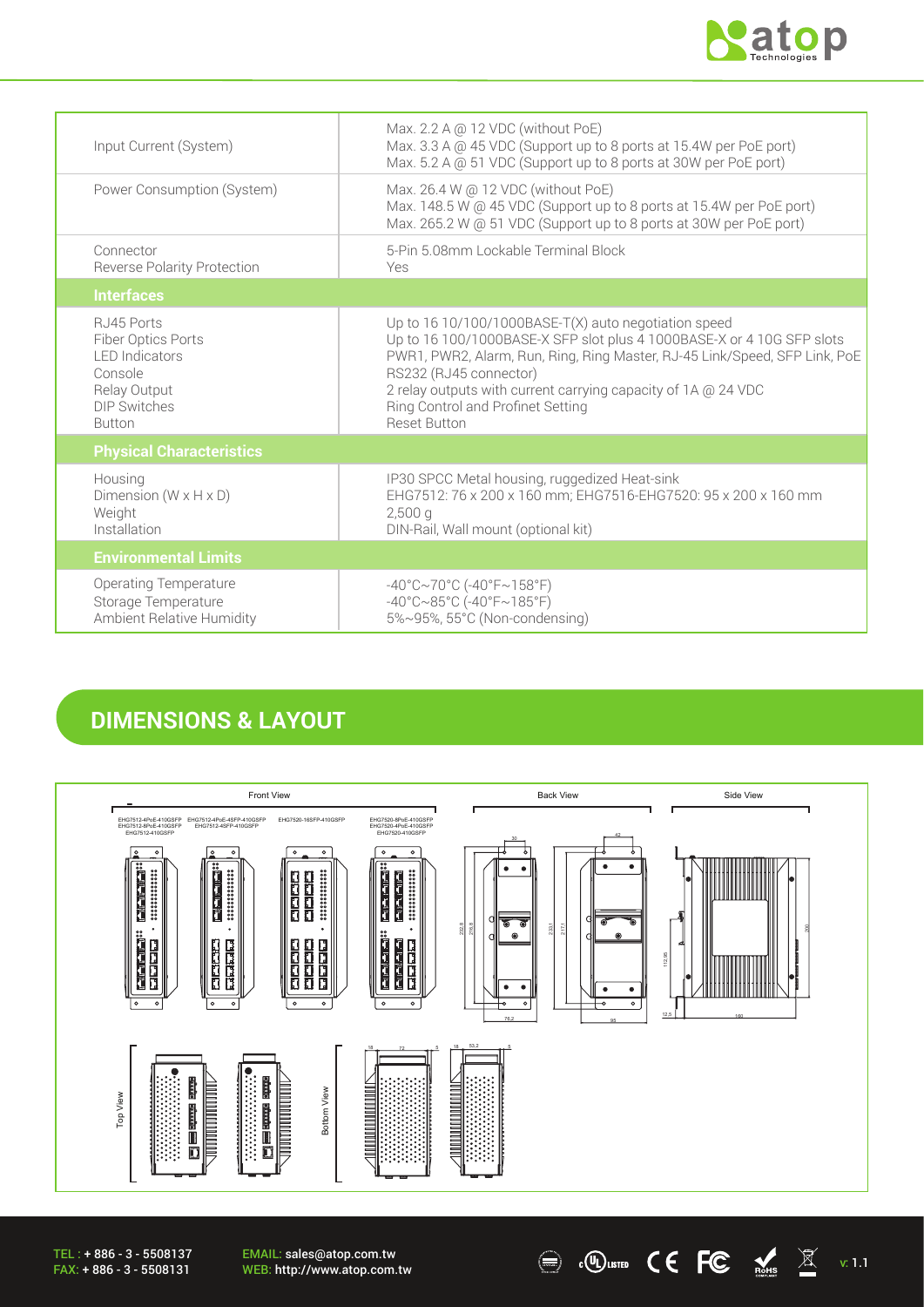

# **REGULATORY APPROVALS**

| <b>Regulatory Approvals</b> |                                                                                                                |                                                      |                                                                  |              |
|-----------------------------|----------------------------------------------------------------------------------------------------------------|------------------------------------------------------|------------------------------------------------------------------|--------------|
| Safety                      | UL62368-1, 2nd Ed., CSAC22.2 N. 62368-1-14, NZS62368.1:2018, EN62368-1:2014+A11:2017                           |                                                      |                                                                  |              |
| <b>Traffic Control</b>      | NEMA TS-2                                                                                                      |                                                      |                                                                  |              |
| <b>EMC</b>                  | FCC Part 15, Subpart B, Class A<br>EN 55032, EN 55024, EN 61000-3-2, EN 61000-3-3, EN 61000-6-2, EN 61000-6-4, |                                                      |                                                                  |              |
| <b>DNVGL Maritime</b>       | DNV-GL                                                                                                         |                                                      |                                                                  |              |
| <b>Test</b>                 |                                                                                                                | Item                                                 | <b>Value</b>                                                     | <b>Level</b> |
| IEC 61000-4-2               | <b>ESD</b>                                                                                                     | Contact Discharge<br>Air Discharge                   | ±6KV<br>±8KV                                                     | 3<br>3       |
| IEC 61000-4-3               | <b>RS</b>                                                                                                      | 80-1000MHz<br>1.4-2.0GHz<br>$2.0 - 2.7$ GHz          | 10(V/m)<br>3(V/m)<br>10(V/m)                                     | 3<br>3<br>3  |
| IEC 61000-4-4               | <b>EFT</b>                                                                                                     | <b>AC Power Port</b><br>DC Power Port<br>Signal Port | ±2.0kV<br>±2.0kV<br>±1.0kV                                       | 3<br>3<br>3  |
| IEC 61000-4-5               | Surge                                                                                                          | DC Power Port<br>DC Power Port<br>Signal Port        | Line-to Line±1.0kV<br>Line-to Earth±2.0kV<br>Line-to Earth±2.0kV | 3<br>3<br>3  |
| IEC 61000-4-6               | CS                                                                                                             | $0.15 - 80$ MHz                                      | 10V rms                                                          | 3            |
| IEC 61000-4-8               | PFMF                                                                                                           | Enclosure                                            | 30 V/m                                                           | 4            |
| IEC 61000-4-11              | <b>DIP</b>                                                                                                     | <b>AC Power Port</b>                                 |                                                                  | A            |
| Shock<br>Drop<br>Vibration  | MIL-STD-810G Method 516.5<br>MIL-STD-810F Method 516.5<br>MIL-STD-810F Method 514.5 C-1 & C-2                  |                                                      |                                                                  |              |
| RoHS II                     | Yes                                                                                                            |                                                      |                                                                  |              |
| <b>MTBF</b>                 | 20 Years                                                                                                       |                                                      |                                                                  |              |

TEL : + 886 - 3 - 5508137 FAX: + 886 - 3 - 5508131

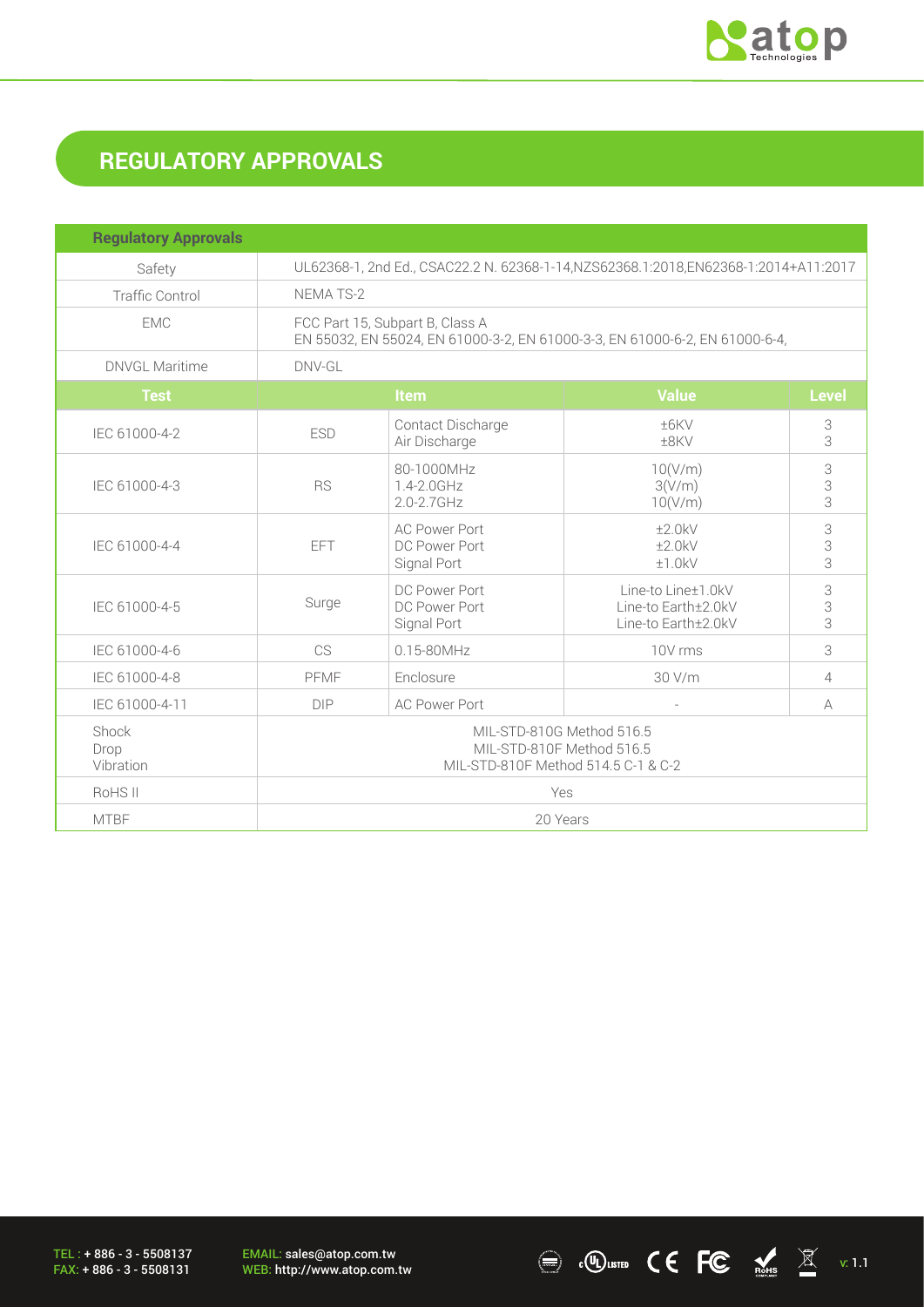

 $\overline{N}$  . (U) LISTED  $\overline{C}$   $\overline{C}$   $\overline{M}$   $\overline{M}$  v: 1.1

## **ORDERING INFORMATION**

| <b>Ordering information</b>           |                    |                                   |                               |                              |                             |                            |
|---------------------------------------|--------------------|-----------------------------------|-------------------------------|------------------------------|-----------------------------|----------------------------|
| <b>Model name</b>                     | <b>Part Number</b> | 10/100/<br>1000 RJ45<br>(non-PoE) | 10/100/<br>1000 RJ45<br>(PoE) | 100/1000<br><b>SFP slots</b> | 1000<br><b>SFP</b><br>slots | 10G<br><b>SFP</b><br>slots |
| EHG7512-410GSFP                       | 1P1EHG75120002G    | 8                                 | $\bar{\phantom{a}}$           | $\bar{a}$                    | $\bar{a}$                   | 4                          |
| EHG7512-4SFP-410GSFP                  | 1P1EHG75120004G    | $\overline{4}$                    |                               | $\overline{4}$               |                             | $\overline{4}$             |
| EHG7516-410GSFP                       | 1P1EHG75160001G    | 12                                |                               |                              |                             | $\overline{4}$             |
| EHG7516-4SFP-410GSFP                  | 1P1EHG75160004G    | 8                                 |                               | $\overline{4}$               |                             | 4                          |
| EHG7516-8SFP-410GSFP                  | 1P1EHG75160007G    | 4                                 | $\sim$                        | 8                            | $\sim$                      | $\overline{4}$             |
| EHG7516-12SFP-410GSFP                 | 1P1EHG75160009G    | $\overline{\phantom{a}}$          | $\equiv$                      | 12                           | $\overline{\phantom{a}}$    | $\overline{4}$             |
| EHG7520-410GSFP                       | 1P1EHG75200001G    | 16                                |                               |                              |                             | $\overline{4}$             |
| EHG7520-4SFP-410GSFP                  | 1P1EHG75200004G    | 12                                | ÷,                            | $\overline{4}$               |                             | $\overline{4}$             |
| EHG7520-8SFP-410GSFP                  | 1P1EHG75200007G    | 8                                 | ÷                             | 8                            |                             | 4                          |
| EHG7520-12SFP-410GSFP                 | 1P1EHG75200008G    | 4                                 | ÷                             | 12                           | $\sim$                      | $\overline{4}$             |
| EHG7520-16SFP-410GSFP                 | 1P1EHG7520000AG    | $\sim$                            | $\sim$                        | 16                           | $\sim$                      | 4                          |
| EHG7512-4PoE-410GSFP                  | 1P1EHG75120003G    | 4                                 | $\overline{4}$                |                              |                             | $\overline{4}$             |
| EHG7512-4PoE-4SFP-410GSFP             | 1P1EHG75120005G    | $\overline{\phantom{a}}$          | $\overline{4}$                | $\overline{4}$               | $\overline{\phantom{a}}$    | 4                          |
| EHG7512-8PoE-410GSFP                  | 1P1EHG75120001G    | $\sim$                            | 8                             |                              |                             | 4                          |
| EHG7516-4PoE-410GSFP                  | 1P1EHG75160002G    | 8                                 | 4                             |                              |                             | $\overline{4}$             |
| EHG7516-4PoE-4SFP-410GSFP             | 1P1EHG75160005G    | 4                                 | $\overline{4}$                | $\overline{4}$               | $\sim$                      | $\overline{4}$             |
| EHG7516-4PoE-8SFP-410GSFP             | 1P1EHG75160008G    | $\sim$                            | $\overline{4}$                | 8                            |                             | $\overline{4}$             |
| EHG7516-8PoE-410GSFP                  | 1P1EHG75160003G    | 4                                 | 8                             | $\overline{\phantom{a}}$     |                             | $\overline{4}$             |
| EHG7516-8PoE-4SFP-410GSFP             | 1P1EHG75160006G    |                                   | 8                             | $\overline{4}$               |                             | $\overline{4}$             |
| EHG7520-4PoE-410GSFP                  | 1P1EHG75200002G    | 12                                | $\overline{4}$                |                              | $\sim$                      | $\overline{4}$             |
| EHG7520-4PoE-4SFP-410GSFP             | 1P1EHG75200005G    | 8                                 | $\overline{4}$                | $\overline{4}$               | $\sim$                      | $\overline{4}$             |
| EHG7520-4PoE-12SFP-410GSFP            | 1P1EHG75200009G    | $\overline{\phantom{a}}$          | $\overline{4}$                | 12                           | $\overline{\phantom{a}}$    | $\overline{4}$             |
| EHG7520-8PoE-410GSFP                  | 1P1EHG75200003G    | 8                                 | 8                             | ÷.                           | $\sim$                      | 4                          |
| EHG7520-8PoE-4SFP-410GSFP             | 1P1EHG75200006G    | 4                                 | 8                             | $\overline{4}$               |                             | 4                          |
| EHG7512-4PoE-4SFP-410GSFP<br>(Marine) | 1P1EHG75120006G    | $\sim$                            | $\overline{4}$                | $\overline{4}$               |                             | 4                          |
| EHG7516-8PoE-410GSFP<br>(Marine)      | 1P1EHG7516000AG    | $\overline{4}$                    | 8                             | ٠                            |                             | 4                          |

TEL : + 886 - 3 - 5508137 FAX: + 886 - 3 - 5508131